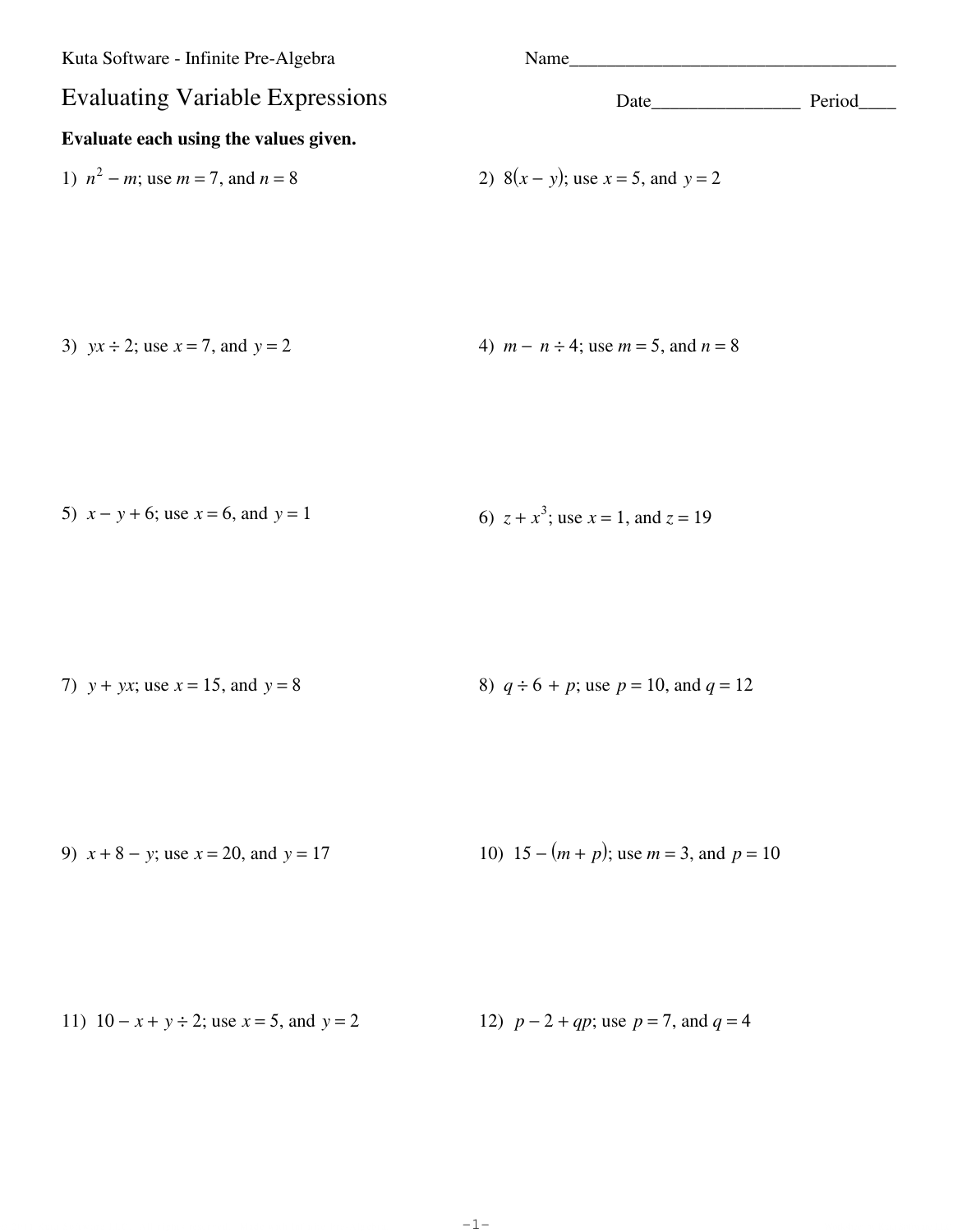13)  $zy + 4y$ ; use  $y = 5$ , and  $z = 2$ 

14)  $b(a + b) + a$ ; use  $a = 9$ , and  $b = 4$ 

15) 
$$
p^2 \div 4 - m
$$
; use  $m = 3$ , and  $p = 4$   
16)  $x(y \div 3)^2$ ; use  $x = 4$ , and  $y = 9$ 

17) 
$$
4 + m + n - m
$$
; use  $m = 4$ , and  $n = 9$   
18)  $qp + q - p$ ; use  $p = 7$ , and  $q = 3$ 

19) 
$$
mn \div 6 + 10
$$
; use  $m = 7$ , and  $n = 6$   
20)  $h + j(j - h)$ ; use  $h = 2$ , and  $j = 6$ 

21) 
$$
(b-1)^2 + a^2
$$
; use  $a = 6$ , and  $b = 1$   
22)  $y(x - (9-4y))$ ; use  $x = 4$ , and  $y = 2$ 

23) 
$$
x - (x - (x - y^3))
$$
; use  $x = 9$ , and  $y = 1$   
24)  $j(h - 9)^3 + 2$ ; use  $h = 9$ , and  $j = 8$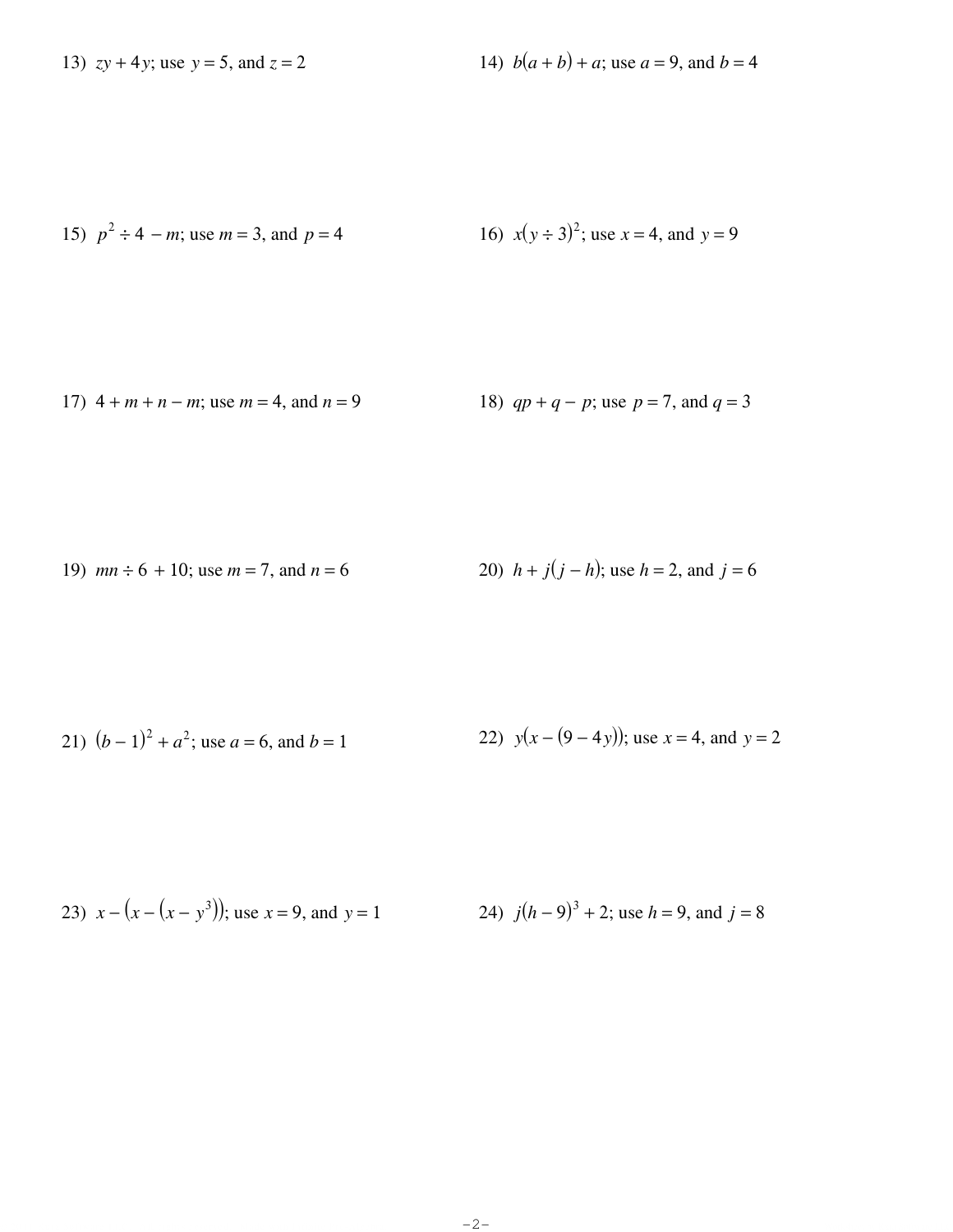Kuta Software - Infinite Pre-Algebra

\nEvaluate each using the values given.

\n1) 
$$
n^2 - m
$$
, use  $m = 7$ , and  $n = 8$ 

\n2)  $8(x - y)$ ; use  $x = 5$ , and  $y = 2$ 

\n3)  $yx + 2$ ; use  $x = 7$ , and  $y = 2$ 

\n4)  $m - n \div 4$ ; use  $m = 5$ , and  $n = 8$ 

\n5)  $x - y + 6$ ; use  $x = 6$ , and  $y = 1$ 

\n6)  $z + x^3$ ; use  $x = 1$ , and  $z = 19$ 

\n7)  $y + yx$ ; use  $x = 15$ , and  $y = 8$ 

\n8)  $q \div 6 + p$ ; use  $p = 10$ , and  $q = 12$ 

\n9)  $x + 8 - y$ ; use  $x = 20$ , and  $y = 17$ 

\n10)  $15 - (m + p)$ ; use  $m = 3$ , and  $p = 10$ 

\n11)  $10 - x + y \div 2$ ; use  $x = 5$ , and  $y = 2$ 

\n12)  $p - 2 + qp$ ; use  $p = 7$ , and  $q = 4$ 

\n13

© 2011 Kuta Software LLC. All rights reserved. Made with Infinite Fre-Algebra.  $-1-$ -1-